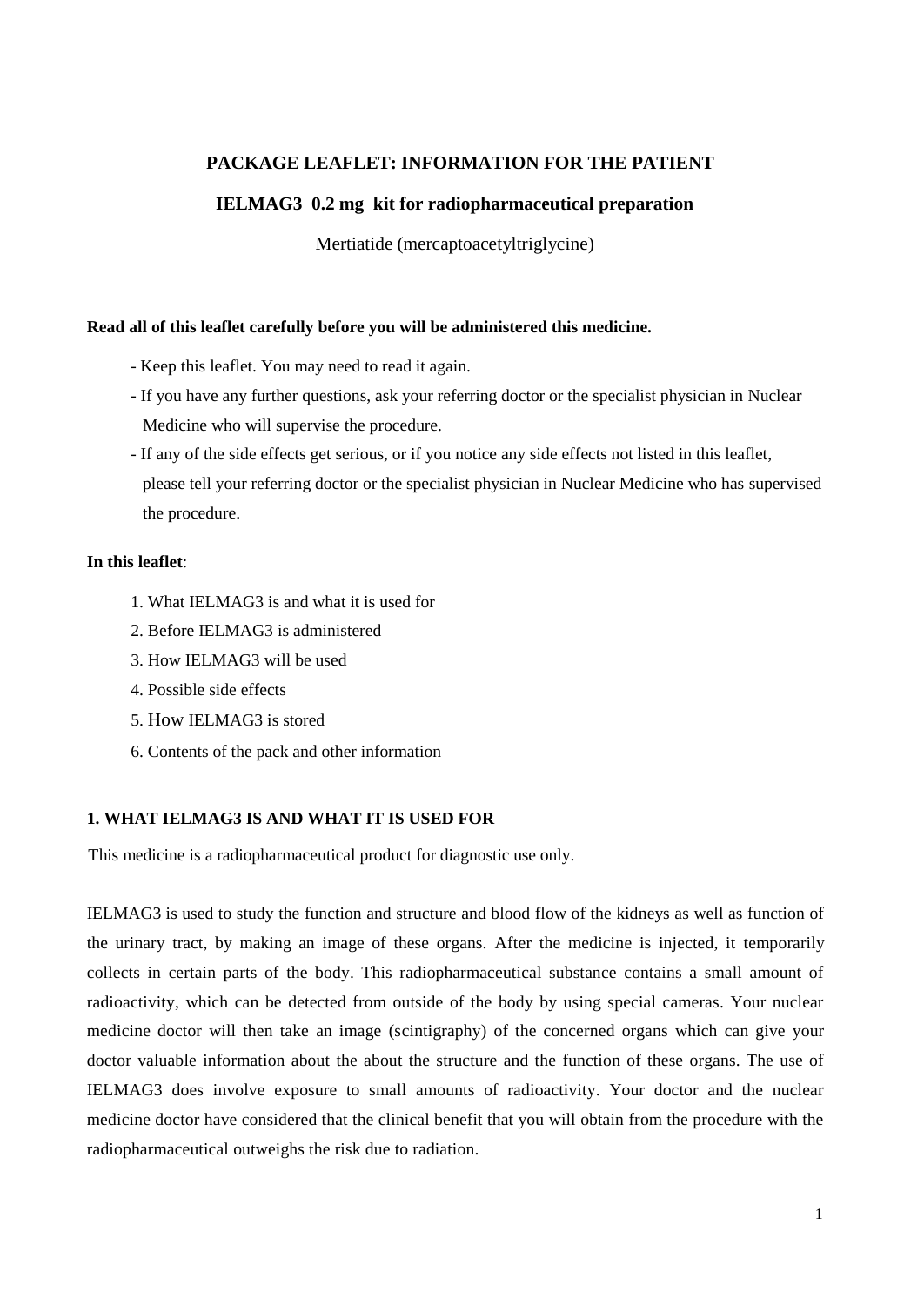# **2. BEFORE IELMAG3 IS ADMINISTERED**

#### **IELMAG3 must never be used**

- if you are allergic (hypersensitive) to mertiatide (mercaptoacetyltriglycine) or any of the other ingredients of IELMAG3 or to any of the components of the labelled radiopharmaceutical.

## **Take special care with IELMAG3**

Inform the specialist in Nuclear Medicine in the following cases:

- if you are pregnant or believe you may be pregnant
- if you are breast-feeding
- if you are under 18 years old

Your nuclear medicine doctor will inform you if you need to take any special precautions after using this medicine. Talk to your nuclear medicine doctor if you have any questions.

#### **Taking other medicines**

Please tell your doctor or the specialist physician in Nuclear Medicine who will supervise the procedure if you are taking or have recently taken any other medicines, including medicines obtained without a prescription.

#### **Taking IELMAG3 with food and drink**

Drink plenty of water before the examination starts.

## **Pregnancy and breast-feeding**

You must inform the specialist physician in Nuclear Medicine before the administration of IELMAG3 if there is a possibility you might be pregnant, if you have missed your period or if you are breast-feeding. When in doubt, it is important to consult your physician or the specialist physician in Nuclear Medicine who will supervise the procedure.

#### If you are pregnant

Your physician will only consider this examination during your pregnancy in case of absolute necessity.

## If you are breast-feeding

Resuming breast-feeding should be in agreement with the specialist in Nuclear Medicine. Please ask your doctor or the specialist physician in Nuclear Medicine who will supervise the procedure before taking any medicines.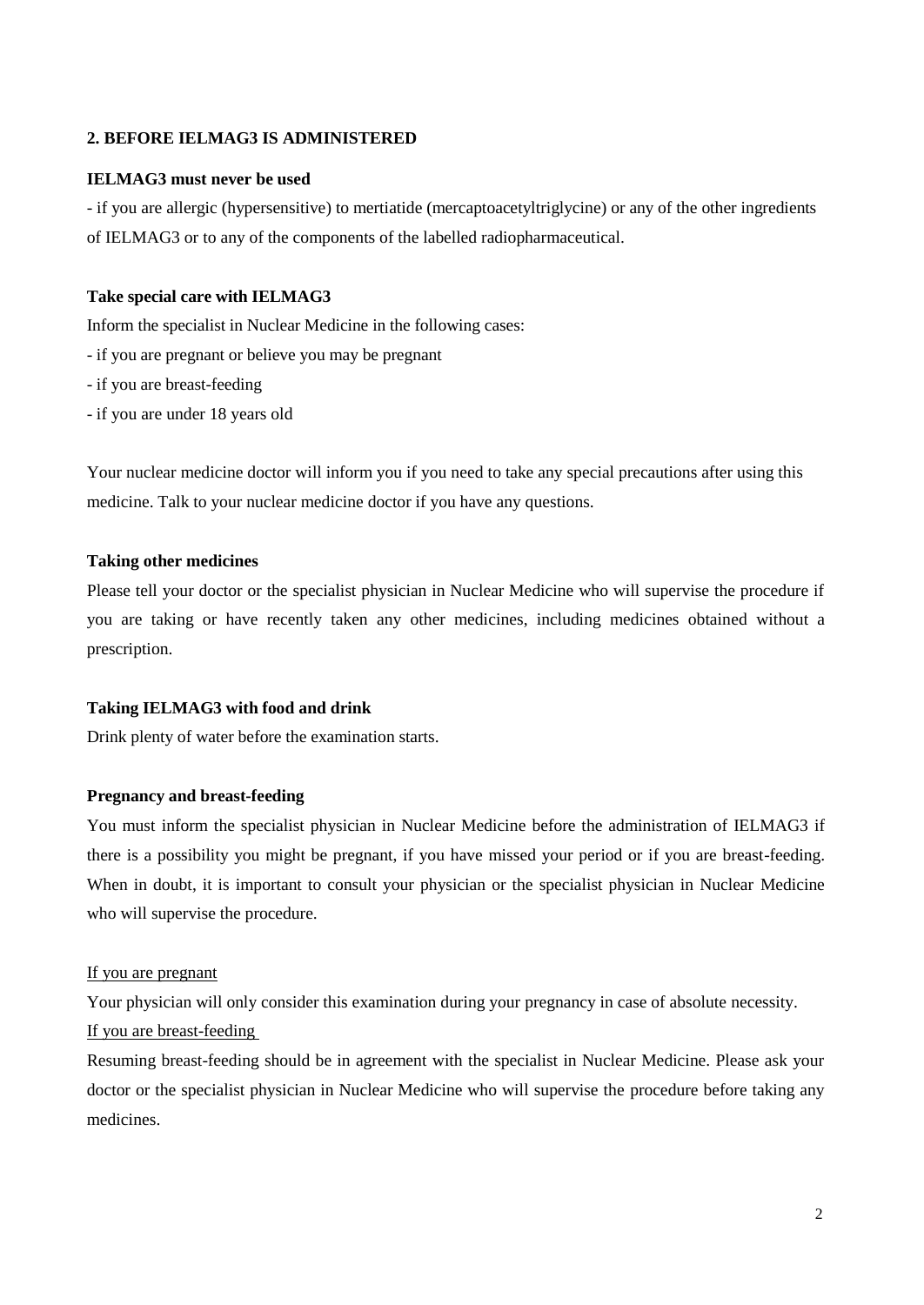#### **Before IELMAG3 administration you should:**

- drink plenty of water before the start of the examination in order to allow optimal results of the investigation.

#### **After administration of IELMAG3 has been performed, you should:**

- avoid any close contact with young children for the 12 hours following the injection
- urinate frequently in order to eliminate the product from your body

There are strict laws on the use, handling and disposal of radiopharmaceutical products. IELMAG3 will only be used in a hospital. This product will only be handled and given to you by people who are trained and qualified to use it safely. These persons will take special care for the safe use of this product and will keep you informed of their actions.

## **Driving and using machines**

It is considered unlikely that IELMAG3 will affect your ability to drive or to operate machinery.

#### **3. HOW WILL IELMAG3 BE USED?**

There are strict laws on the use, handling and disposal of radiopharmaceutical products. IELMAG3 will only be used in special controlled areas. This product will only be handled and given to you by people who are trained and qualified to use it safely. These persons will take special care for the safe use of this product and will keep you informed of their actions. The nuclear medicine doctor supervising the procedure will decide on the quantity of IELMAG3 to be used in your case. It will be the smallest quantity necessary to get the desired information. The quantity usually recommended to be administered for an adult ranges, depending on the test to perform between 40 and 200 MBq (megabequerel, the unit to express radioactivity).

#### **Use in children and adolescents**

In children and adolescents, the quantity to be administered will be adapted to the child's weight.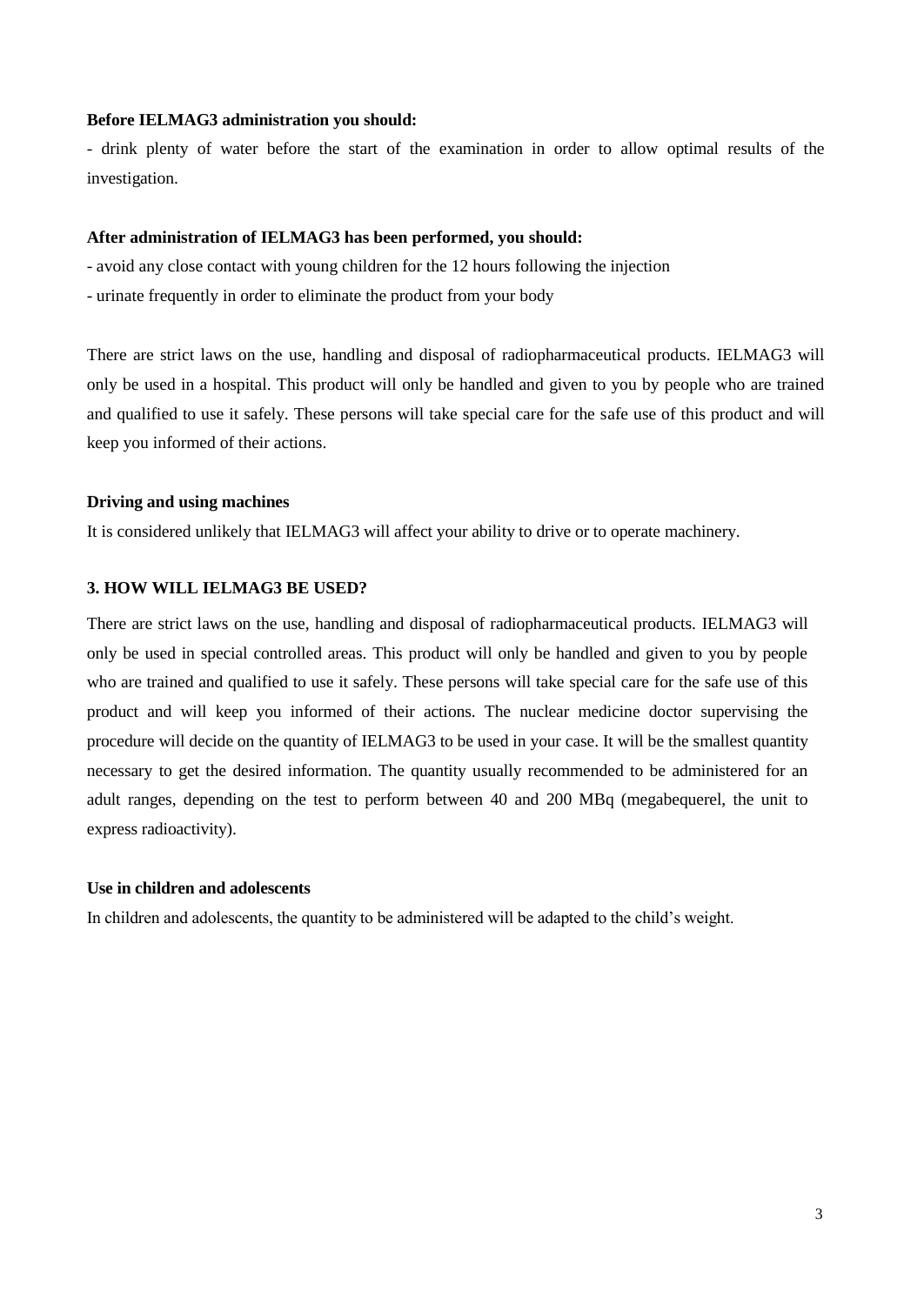#### **Administration of IELMAG3 and conduct of the procedure**

You will be asked to drink plenty of water and empty your bladder immediately before the examination starts. IELMAG3 is administered by intravenous administration. The scintigraphy is usually started immediately after administration.

#### **Duration of the procedure**

Your physician will inform you about the usual duration of the procedure.

#### **If you have been administered more IELMAG3 than you should**

An overdose is almost impossible because you will only receive a single dose of IELMAG3 precisely controlled by the nuclear medicine doctor supervising the procedure. However, in the case of an overdose, you will receive the appropriate treatment. In particular, the nuclear medicine doctor in charge of the procedure may recommend that you drink abundantly to facilitate the elimination of IELMAG3 from your body. Should you have any further question on the use of IELMAG3, please ask your doctor or the specialist physician in Nuclear Medicine who supervises the procedure.

#### **4. POSSIBLE SIDE EFFECTS**

Like all medicines, IELMAG3 can cause side effects, although not everybody gets them.

This administered radiopharmaceutical will deliver low amount of ionising radiation with very low risk of cancer and hereditary abnormalities. Mild allergic reactions, characterised by hives, rash, swelling of the eyelids and coughing have been reported very rarely in less than 1 out of 10,000 patients. Occasionally a circulatory disorder of a mild nature (characterized by sudden dizziness or fainting) has been reported. Your doctor has considered that the clinical benefit that you will obtain from the procedure with the radiopharmaceutical overcomes the risk due to radiation. If you notice any side effects, or if you notice any side effects not listed in this leaflet, please tell your doctor or the specialist physician in Nuclear Medicine who supervises the procedure.

#### **Reporting of side effects**

If you get any side effects talk to your nuclear medicine doctor. This includes any possible side effects not listed in this leaflet.

You can also report side effects directly via the national reporting system to: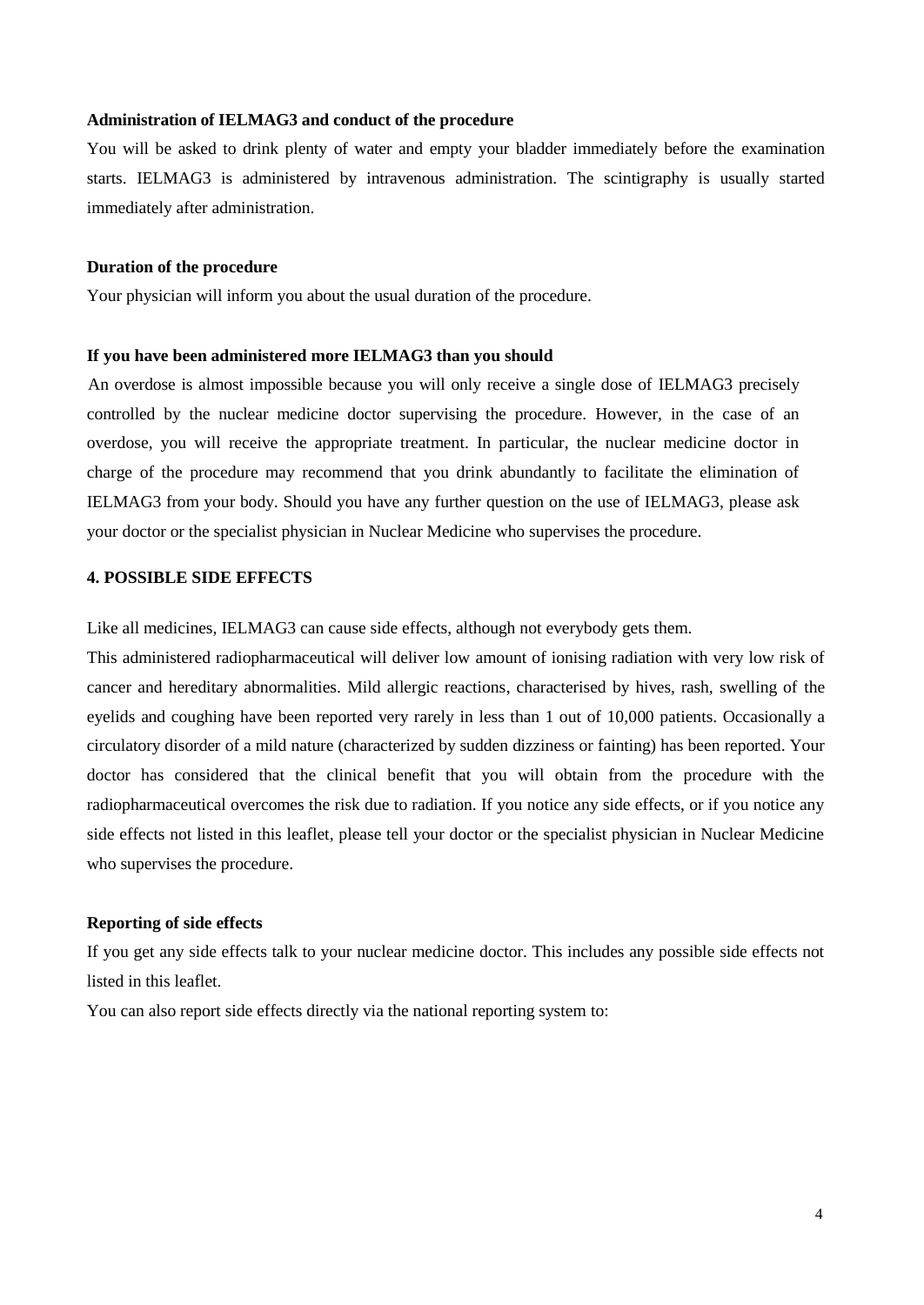# **Ireland**

Pharmacovigilance Section Irish Medicines Board Kevin O'Malley House Earlsfort Centre Earlsfort Terrace IRL - Dublin 2 Tel: +353 1 6764971 Fax: +353 1 6767836 Website: [www.imb.ie](http://www.imb.ie/) e-mail: [imbpharmacovigilance@imb.ie](mailto:imbpharmacovigilance@imb.ie)

By reporting side effects you can help to provide more information on the safety of this medicine.

## **5. HOW IELMAG3 IS STORED**

You will not have to store this medicine. This medicine is stored under the responsibility of the specialist in appropriate premises. Storage of radiopharmaceuticals will be in accordance with national regulation on radioactive materials.

The following information is intended for the specialist only.

IELMAG3 must not be used after the expiry date which is stated on the label. The expiry date refers to the last day of that month.

#### **Storage conditions:**

Store in a refrigerator  $(2 - 8 \degree C)$ .

Store in the original package in order to protect from light.

**Shelf life after first opening and radiolabelling:** After radiolabelling: 8 hours. Store the radiolabelled preparation below 25 °C.

## **6. CONTENTS OF THE PACK AND OTHER INFORMATION**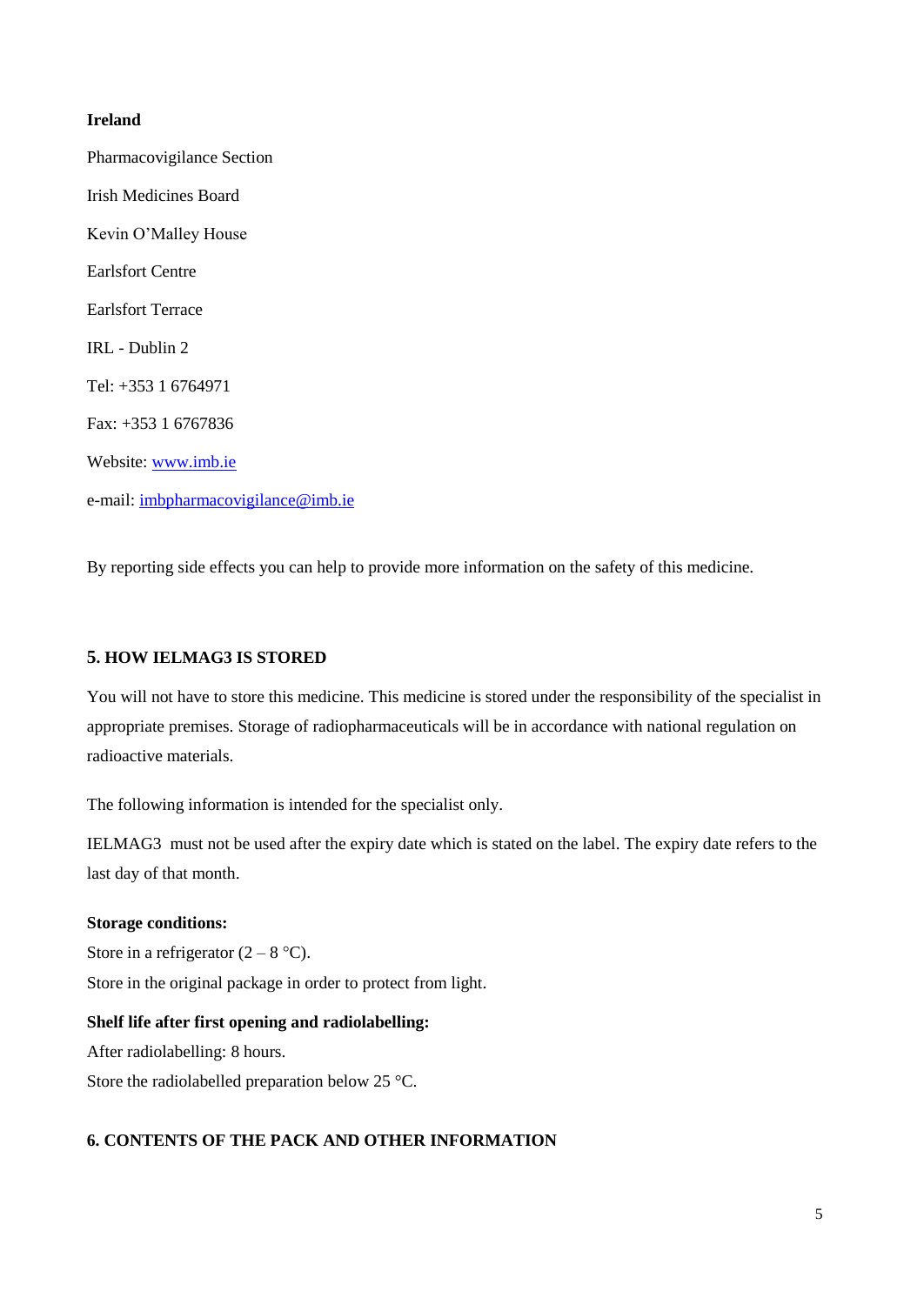## **What IELMAG3 contains**

The active substance is 0.2 mg mertiatide (mercaptoacetyltriglycine) in vial (1). The other ingredients are:

# Vial 1:

Stannous chloride dihydrate, Disodium (R,R)-tartrate dihydrate, Sodium hydroxide, Hydrochloric acid, Nitrogen as protective gas

# Vial 2:

Sodium monohydrogenphosphate dihydrate, Sodium dihydrogenphosphate dihydrate, Hydrochloric acid, Water for injection

# **What IELMAG3 looks like and contents of the pack**

The product is a kit for radiopharmaceutical preparation. It consists of 2 different vials, 5 of each kind in one box. Vial (1) contains a powder with 0.2 mg of the active substance mertiatide; vial (2) contains 2.5 ml of phosphate buffer solution.

## **Marketing Authorisation Holder**

Imaging Equipment Limited The Barn, Manor Farm, Church Lane, Chilcompton, RADSTOCK BA3 4HP, United Kingdom Phone: +44 (0) 1761 417402 Fax:  $+44(0)$  1761 413600 E-Mail: nick@imagingequipment.co.uk

## **Manufacturer**

ROTOP Pharmaka AG Bautzner Landstrasse 400, 01328 Dresden, Germany Phone: +49 (0) 351 26 310-0 Fax: +49 (0) 351 26 310-300 E-Mail: [info@rotop-pharmaka.de](mailto:info@rotop-pharmaka.de)